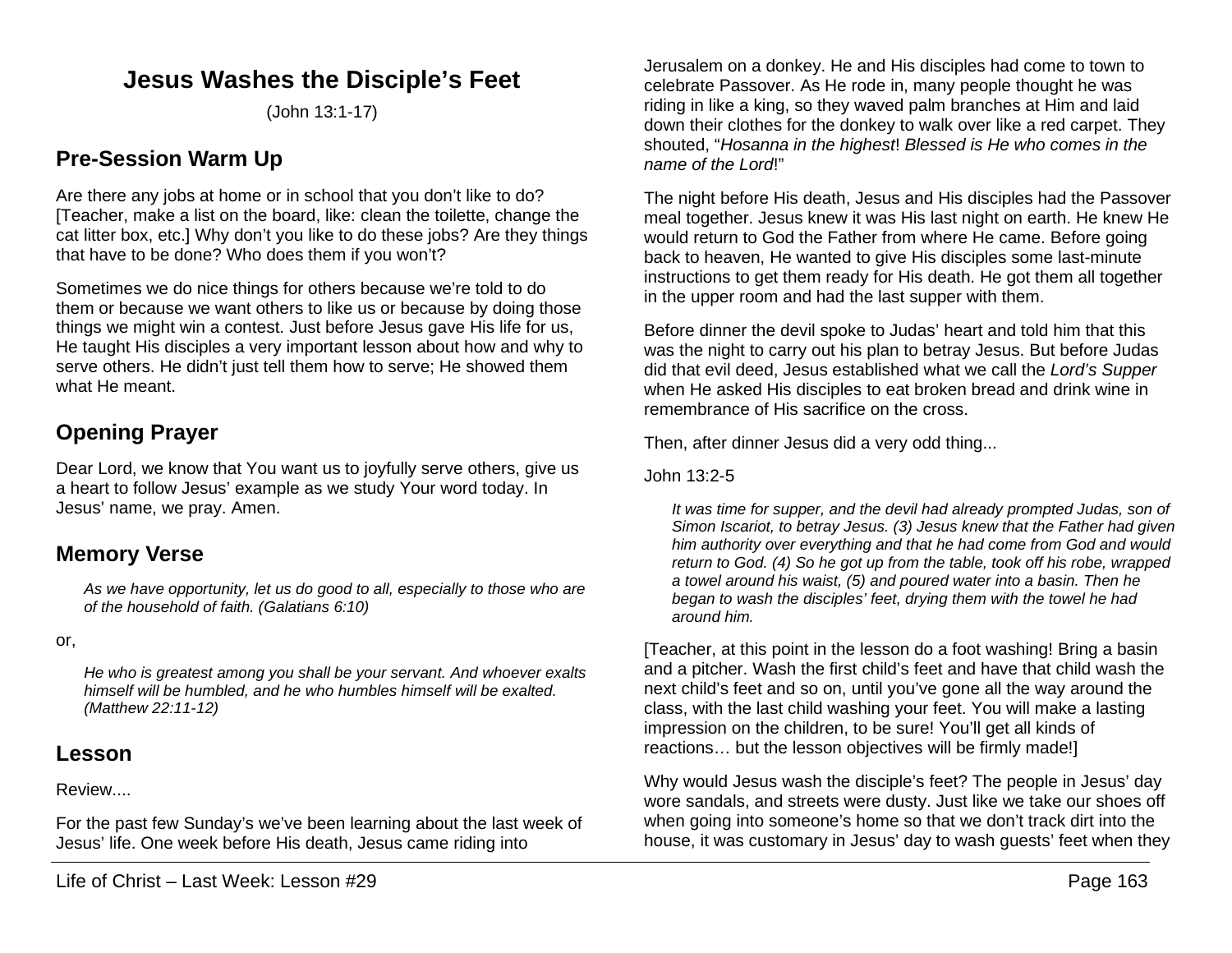arrived at your home. Foot washing was usually a job for a household servant to carry out.

Can you imagine? Jesus, God the Son, washing dirty feet? What do you think Jesus wanted to teach His followers? Even though He was their leader and God Himself, He was not too proud to be a servant. He was serving them with a humble heart. If Jesus is willing to serve, then we must also be servants, willing to serve in any way that glorifies God.

A humble person does whatever is necessary to help someone who has a need. He's not concerned about acting important or making others like him. The Lord Jesus was serving His disciples because He loved them.

If Jesus is your Savior, God wants you to serve others with a humble heart. The Bible says that "*as we have opportunity, let us do good to all*" (Galatians 6:10). That means, you are to look for every chance you can find to do something nice for someone else. Jesus was teaching the disciples a lesson about true greatness.

But, Peter strongly objected to Jesus' washing his feet.

#### John 13:6-9

*When Jesus came to Simon Peter, Peter said to him, "Lord, are you going to wash my feet?" (7) Jesus replied, "You don't understand now what I am doing, but someday you will." (8) "No," Peter protested, "you will never ever wash my feet!" Jesus replied, "Unless I wash you, you won't belong to me." (9) Simon Peter exclaimed, "Then wash my hands and head as well, Lord, not just my feet!"*

Imagine being Peter and watching Jesus come around the table washing each of the other disciple's feet, all the while moving closer and closer to you. Peter was upset that Jesus, His Lord, should stoop to serve like a common household slave. But Jesus insisted. If Peter would not obey and allow the Lord to wash his feet, he would have no fellowship with Jesus. Peter didn't understand that Jesus was trying to teach them a spiritual lesson.

#### John 13:10-11

*Jesus replied, "A person who has bathed all over does not need to wash, except for the feet, to be entirely clean. And you disciples are clean, but not all of you." (11) For Jesus knew who would betray him. That is what he meant when he said, "Not all of you are clean."*

When you accept Jesus as your Lord and Savior, you are washed from your sin, meaning that you will not be sent to hell as punishment for your sin.

However, in our day-to-day life, you and I still sin (our feet get dirty.) We must seek daily cleansing by confessing our sins.

When Jesus said, "*You are not all clean*," He was referring to Judas.

Do you think it was hard for Jesus to wash Judas' feet, knowing that Judas was going to betray Him? How would you feel if you were Jesus? Jesus loved Judas and wanted to give him one last opportunity to choose NOT to do the evil thing he was planning.

John 13:12

*After washing their feet, he put on his robe again and sat down and asked, "Do you understand what I was doing?"*

The Lord wanted to be sure that His disciples understood why He had washed their feet. By His action He was showing His love and He was teaching them a truth. Do you know what Jesus was trying to teach them? If the Master and Lord is willing to humble Himself and be a servant by washing the disciple's feet, then the disciples should be willing to be servants, also.

Why is it sometimes hard to serve others with a humble heart? We want to be served; we want our own rights; we like to do important things so others will see and reward us. Yet Jesus told His disciples, "*Whoever desires to become great among you shall be your servant*" (Mark 10:43). That means if you want to truly please God, you will serve others with a humble heart. You may not be noticed or thanked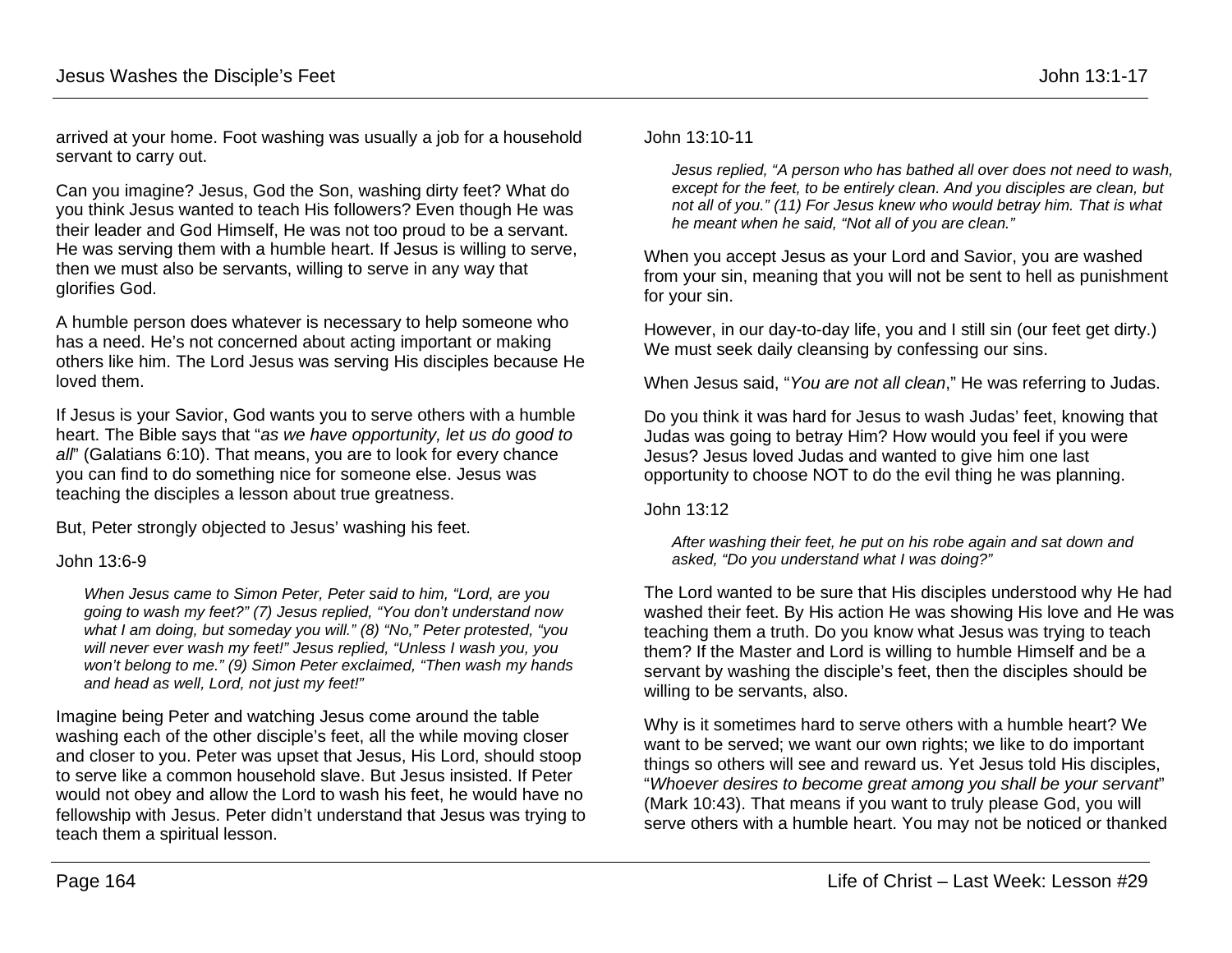here on earth, but God will reward you someday. If Jesus is your example, you won't be too proud to do jobs that seem unimportant.

John 13:13-15

*You call me 'Teacher' and 'Lord,' and you are right, because that's what I am. (14) And since I, your Lord and Teacher, have washed your feet, you ought to wash each other's feet. (15) I have given you an example to follow. Do as I have done to you.*

Who can you serve? How can you serve others? [Teacher, give the children opportunity to share ideas. Allow children to name specific ways they can help others.] God wants you to serve others with a humble heart.

## **Closing Prayer**

Lord, we know that You want us to serve others with a happy humble heart, help us to look for ways to do that this week. In Jesus name, we pray. Amen.

# **Learning Activities**

### **Craft Corner**

Using the example coupon that follows, make a coupon book to take home and give to parents or someone of their choice.

- This coupon good for one trash pickup around the house.
- This coupon good for helping Dad wash the car.
- This coupon good for two nights of washing supper dishes.

Encourage children to fill in the coupons with chores that are not already their responsibility and that they don't particularly like to do.

#### ♥♥♥♥♥♥♥♥♥♥♥♥♥♥♥♥♥♥♥♥♥♥♥♥♥♥♥♥♥♥♥♥♥♥♥♥♥♥♥♥♥♥♥♥♥♥♥♥♥♥♥

This coupon is good for:

\_\_\_\_\_\_\_\_\_\_\_\_\_\_\_\_\_\_\_\_\_\_\_\_

*As we have opportunity, let us do good to all, especially to those who are of the household of faith.* (Galatians 6:10)

#### ♥♥♥♥♥♥♥♥♥♥♥♥♥♥♥♥♥♥♥♥♥♥♥♥♥♥♥♥♥♥♥♥♥♥♥♥♥♥♥♥♥♥♥♥♥♥♥♥♥♥♥

### **Game Center**

Use the Memory Verse in a relay game. Or, use the following review questions in a game of your choice:

- 1. What did Jesus and His disciples do on the night before His death? (They had the Last Supper together.)
- 2. What did the devil tell Judas to do this night? (Betray Jesus.)
- 3. What special ceremony did Jesus do at the Last Supper that we do sometimes in church and why? (Have the Lord's Supper: eat broken bread and drink grape juice in remembrance of His death for us on the cross.)
- 4. After supper, what odd thing did Jesus do? (After supper Jesus got up, took off His robe, wrapped a towel around His waist, poured water into a basin and began to wash the disciple's feet and to wipe them with the towel He had around Him.)
- 5. Why would Jesus wash the disciple's feet? (The people in Jesus' day wore sandals, and streets were dusty. Washing guests' feet